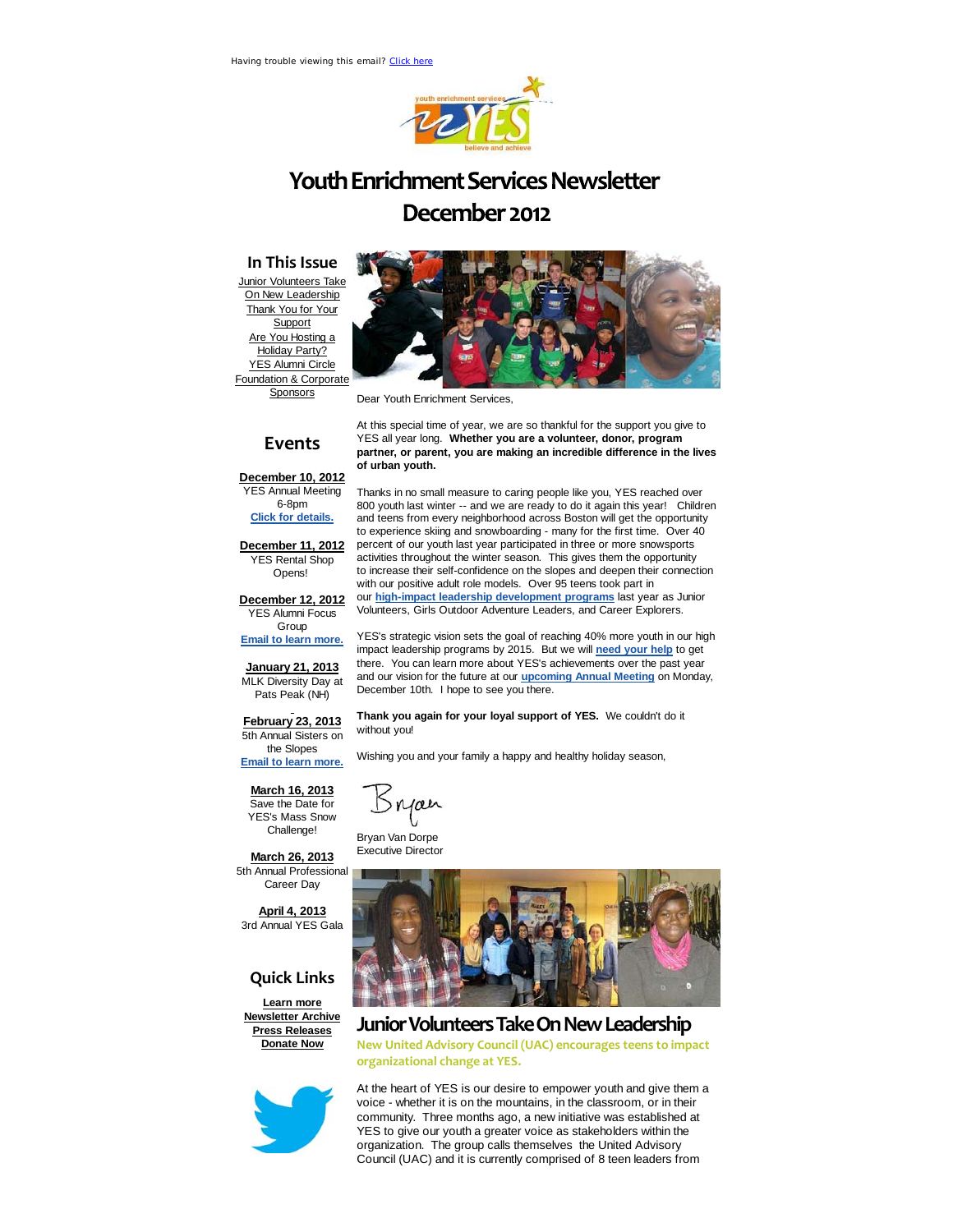Follow us on Twitter! the YES Junior Volunteer Program.

**@YESKidsBoston**



The goal of the UAC is to give youth a forum to influence the curriculum of the Junior Volunteer Program and improve the efficiency of Operation SnowSports activities. One of the first goals of the UAC was to write their mission statement. In their own words, the goal of the UAC is to "assess both the positive features and challenges the YES community faces to encourage positive reflection and change in the YES Kids, their families, and the YES community at large."

**Like us on Facebook! Click here!**



The eight young people on the council currently are committed to making a difference at YES. "I really wanted the chance to assume a leadership position at YES. It sounded like a really great opportunity," says 17-year-old Brian P. "I'm really excited to see [the UAC's work] result in an overall better and more effectively enriching experience for all those involved at YES."

The UAC meets every other week on Friday afternoons. They discuss a variety issues related to the planning, execution, and evaluation of the Junior Volunteer and Operation SnowSports programs. For example, the UAC recently undertook discussions related to improving the youth and family orientation process; assessing how to better evaluate the ski/snowboard level of youth; and establishing guidelines for playing music in the rental shop.

The UAC also makes time to plan to fun, social activities, too. The group's recent Thanksgiving potluck celebration (creatively dubbed "ThanksJRVing") was a success with a variety of ethnic foods and treats!

The UAC has a full agenda for the winter season ahead and hopes to be a positive influence across the organization for future YES youth. "This year we might not be able to accomplish the things we are pursuing," acknowledges 16-year-old UAC member, Alex. "But I believe that if the motivation and the effort are put forward, the UAC will be boosted for the future to create more change."



United Advisory Council (UAC) 2012-2013 Members (L to R): Polly, Washawn, Tyla, Zoe and Alex.



YES is deeply grateful to the generous donors who make our work with Boston's youth possible. Whether you are an individual donor, a corporation, a foundation, or an in-kind supporter, your support gives Boston's youth opportunities to experience the outdoors, build confidence, and become young leaders!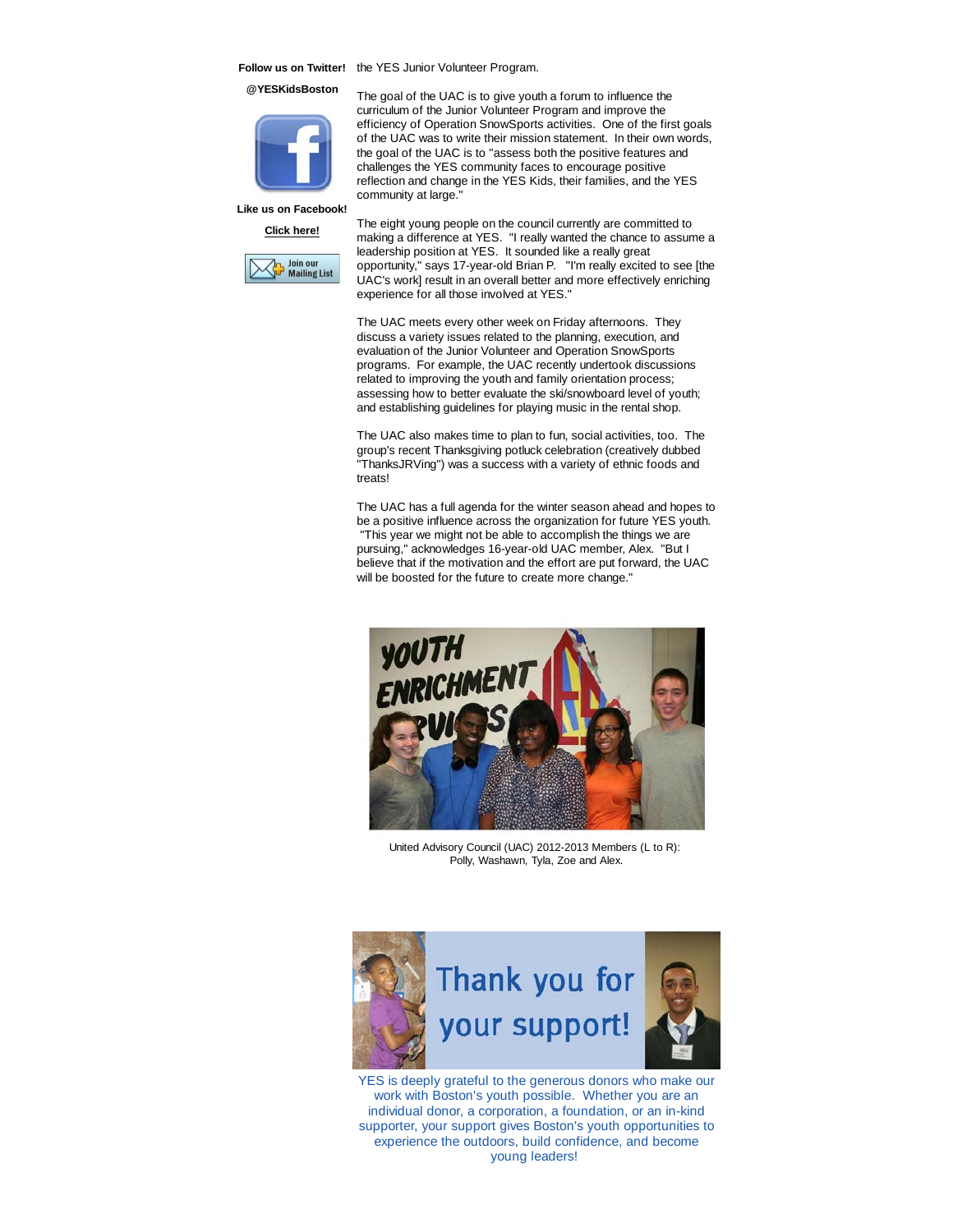*Click here to view our donor list!*

**Don't forget to make your year-end gift to YES before December 31st!**

**DONATE NOW** 

#### **Hosting a Party This Holiday Season?**

**Support YES For the Holidays**

Ask your guests to support your favorite charity in lieu of bringing a host present! Every dollar helps meet our goal of getting more kids to the slopes this winter. **Contact the YES Development Office** for more information and donation materials. Thank you and happy holidays!



#### Are You a YES Kid Alum?

**Join the YES Alumni Circle and Reconnect with Friends**

There are two ways to reconnect with YES and get involved with the new Alumni Circle!

1) Submit your email and years that you participated in YES to **Allie Tripp**. We will add your name to the Alumni Circle mailing list and keep you in the loop about upcoming opportunities to get involved!



2) Join YES for an Alumni Circle Focus Group *this Wednesday, December 12* from 6-8pm! **Email Allie for more information.**

## **Foundation&CorporatePartnersSupport YES Youth Programs**

#### **BOSTON BRUINS FOUNDATION**



Boston Bruins Foundation Director, Bob Sweeney (center - last row) smiles with our teen Junior Volunteers during a recent visit to the YES office. The foundation awarded a \$5,000 grant to support the Junior Volunteer (JRV) Program. During the visit, staff from the Bruins Foundation participated in a fun icebreaker with the teens. Mr. Sweeney concluded the visit with a short speech to the teens. He applauded their role as young leaders and praised the JRVs for "paying it forward" teaching other youth on the slopes.

#### **MT. WASHINGTON BANK**